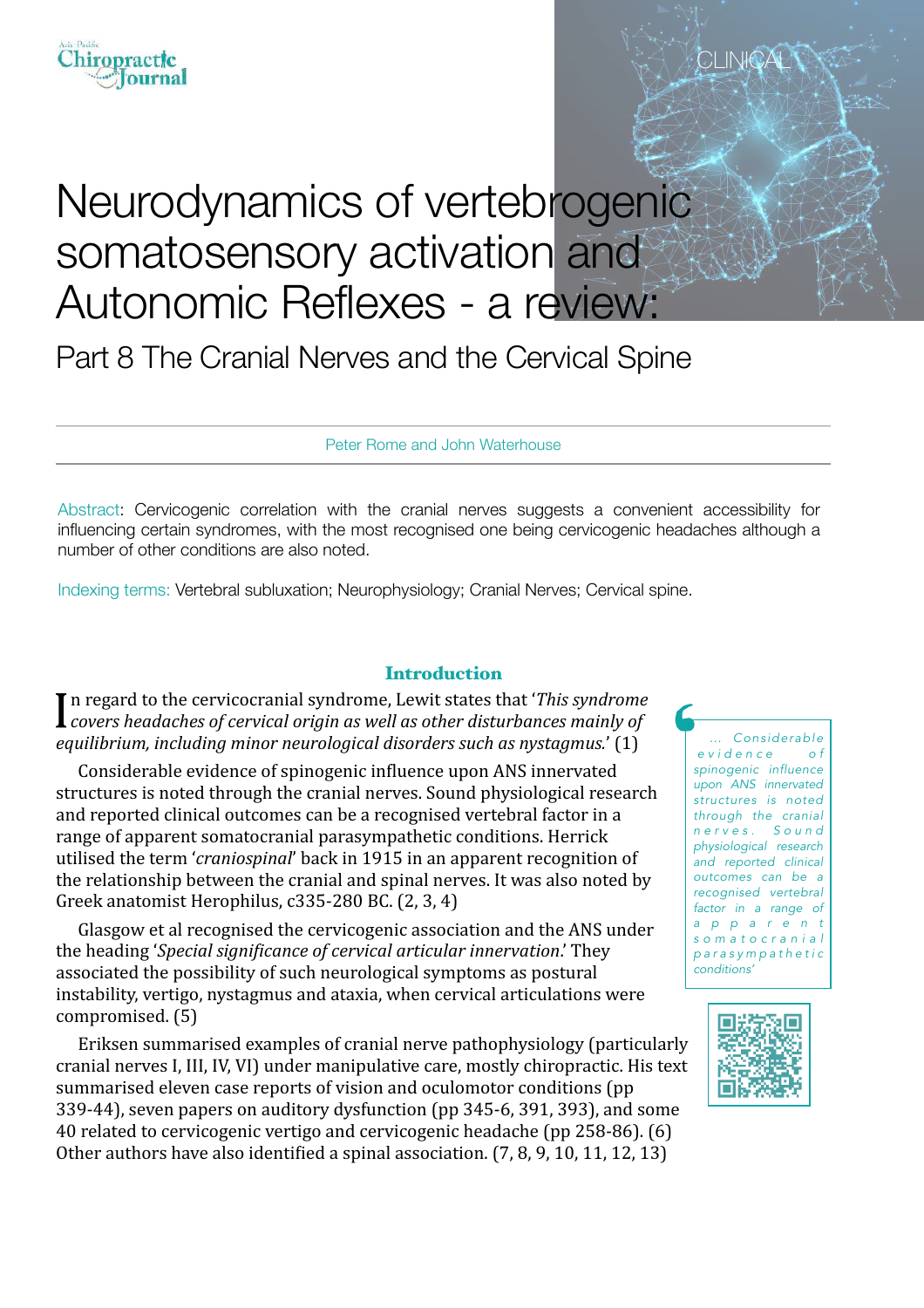Following whiplash injuries, Jackson acknowledged craniocervical neural connections and sympathetic communications as being '*plausible explanations*' for those symptoms. She supported manipulation for cervical ioint dysfunction. She also noted that cranial structures may be disturbed due to '*irritation of the cervical sympathetic supply*.' This included neurological symptoms such as visual blurring, pain in or behind the eye, disturbances in equilibrium, tinnitus, and dysphagia. (14)

Vaňásková and colleagues noted a vertebrogenic factor with dysphagia, a condition which may involve more than one cranial nerve. They concluded *'Dynamic scintigraphy can objectify oesophageal dysfunction in patients affected by disturbed cervical function and can be used to assess* success.'  $(15, 16)$ 

Zuo and colleagues identified a bidirectional neural connection between the cervical spine and sympathetic ganglia in the rabbit which was suspected of providing information explaining the pathogenesis of cervicogenic vertigo.  $(17)$ 

As chiropractors, Foreman and Croft have been called as expert witnesses in whiplash litigation. They nominated a range of cranio-autonomic symptoms associated with cervical spine disturbances. These include: *Barré-Liéou syndrome*, vertigo, blurred vision, tinnitus, and transitory deafness. (18, 19)

Rieke states that the cervicollic head-righting reflex was dependent on receptor '*input of the* upper two or three cervical nerves' and the midbrain colliculus. She noted similar motor nerve contribution with the vestibulospinal and cervico-ocular reflexes. In addition Rieke found that these functional disorders of C0-C3 were noted factors in disturbance of the cervical sympathetics and proprioceptors. (20)

### **Olfactory Nerve (CN I)**

Cases of olfactory dysfunction being resolved under chiropractic care have been recorded, while an association between the olfactory and trigeminal nerves has also been reported. (21, 22, 23, 24, 25)

#### **Optic Nerve (CN II)**

Villablanca and colleagues regard the optic nerve as not being strictly a cranial nerve as it is histologically a collection of axons, and a direct extension of a brain tract. The medical doctor Gorman noted positive outcomes in visual perception associated with cervical spine manipulation. 

Other cranial nerves are noted associating the cervical spine with nystagmus (III, IV, VI). (26, 27, 28, 29, 30, 31, 32, 33)

### **Trigeminal (CN V)**

In a 2003 review of the trigeminocervical complex in association with migraine, Bartsch and Goadsby attributed influence from the upper cervical spine in both generating and contributing to a functional relevance in migraineurs.

Two years later, Barsch noted how nociceptive input from neck structures of the upper cervical spine could influence this cranial nerve complex. In 2005, these authors noted cervicogenic sensitisation in that noxious input may occur on the central neuron level and the possible role of segmental mechanisms. (34, 35)

Some cephalalgias are recognised as an autonomic dysfunction primarily involving the trigeminal nerve and hypothalamus. The trigemino-autonomic reflex and hypothalamic activation involved with particular headaches has been described as the trigemino-cervical complex. Other headaches are recognised as being directly of cervical origin, involving the cervical spinal nerves.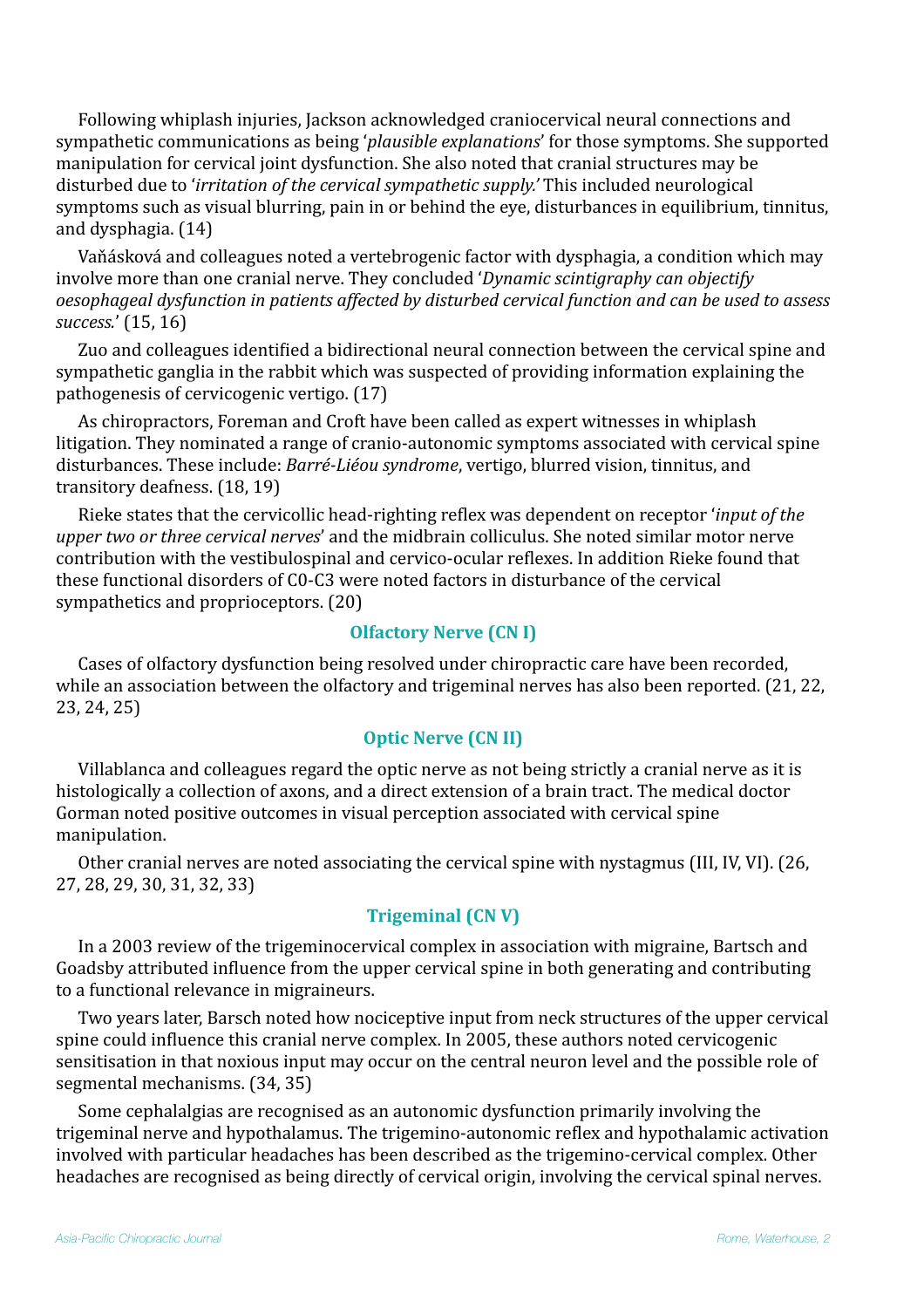It is suggested that management which is directed primarily towards pain reduction with a greater occipital nerve block, or occipital nerve stimulation, may be symptomatic approaches, when the underlying etiological influence affecting those nerves may be initiated by noxious sensory input from disturbed cervical articular facets. (36, 37, 38, 39, 40, 41, 42, 43)

The trigeminocervical complex was also implicated in a physiotherapy study on facial pain by La Touche et al, and others. (44, 45, 46, 47) They found nociceptive modulation of noxious cervical articular input led to sympathoexcitatory response. This had the capacity to beneficially affect head and facial pain as an '*hypoalgesic*' outcome. A range of symptoms are also thought to be associated with cervicogenic disturbance of the trigeminal nerve.

Eriksen has summarised six papers relating to the manipulative and manual care of patients suffering with trigeminal neuralgia. He also cited reference to a Chinese study with positive outcome of 8 of 12 patients who responded to cervical manipulation for trigeminal neuralgia. (48, 49)

In a further medical study, Giblin et al demonstrated the cervicogenic origin for certain headaches. They found that amelioration by a nerve blockade (radiofrequency ablation) of the cervical nociceptive input by lesioning the third occipital nerve, the medial branch of the posterior division of the C3 spinal nerve. This would appear to be a more biologically invasive intervention than addressing the nociceptive input from the articular surfaces by manipulative means. LaTouche et al indicated that the cervical mobilisation intervention resulted in a nociceptive modulation of the trigeminocervical complex.  $(39, 46, 47, 48, 49, 50, 51, 52, 53, 54)$ 

In addition, Montétrey and Basbaum noted a possible neurospinal pathway of somatovisceral and viscerovisceral reflex activation which implicated the *trigeminal nucleus cordalis* with the *glossopharyngeal* and also the *vagus* cranial nerves. (55)

In 1989, Tamura researched the relationship of cranial symptoms with injuries to the cervical spine being the somatic factor. He found a clear correlation between C3/C4 radicular defects and the *Barré-Liéou Syndrome*. He also stated that '*one difficulty in assessing this syndrome was that cranial symptoms are related to excessive movement of the neck'*, a biomechanical hypermobile segment. In this study, the compromise of the cervical nerve root sleeves was attributed to soft disc herniation. (56)

The clinical finding of a C1-C2 segment hypermobility attributed to capsular and ligament laxity associated with whiplash was also noted as being associated with neck pain and *Barré-*Liéou Syndrome by Steilin et al. Again, a vertebrogenic somatosensory element would be implicated. (57)

Certain manual procedures are designated in chiropractic and directed at separate vertebrae to counter hypermobile segments. In such cases, attention may then be directed to the adjacent, or specific nearby segments, which may have undergone compensatory locking or hypomobility. Once these fixations are released, movement is averaged out over 3 or 4 vertebrae, potentially putting less mechanical segmental stress at the hypermobile level.

# **Abducent Nerve (CN VI) (See also CN II)**

Other than a possible connection with nystagmus (see CN N II), no evidence was found implicating the *abducent* cranial nerve under manual therapy. Like the spinal accessory nerve, it has a purely somatic motor function. The *abducent* nerve is involved with external abduction of the eye. [See also *External rectus* CN 6, *Superior oblique* CN 4, Others CN 3]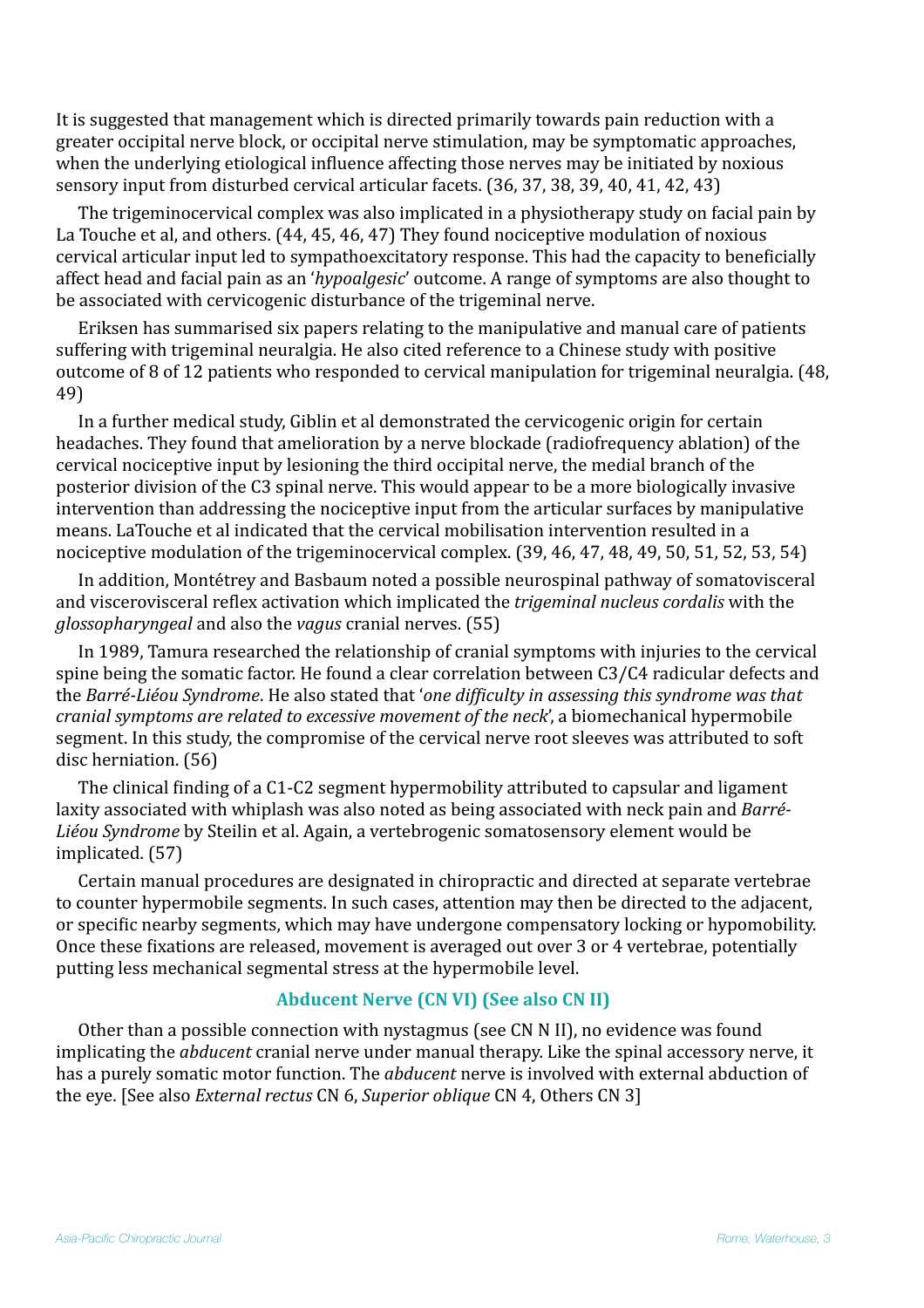# **Facial Nerve (CN VII)**

Facial nerve palsy (Bell's palsy) has also been noted as responding to cervical spine adjustment. This association effectively portrays integration between the cranial parasympathetic nervous system and somatic spinal influence. (58, 59, 60, 61)

#### **Vestibulocochlear (CN VIII)**

Convincing evidence as to the role of the cervical spine in relation to some forms of vestibular stability also demonstrates somato-autonomic integration. A segmental biomechanical VSC may contribute to the development of vertiginous symptoms following cervical whiplash or other cervical biomechanical disturbance. (62, 63, 64, 65, 66, 67, 68, 69, 70, 71, 72)

Independent evidence demonstrates emerging interest in a possible cervicogenic role in tinnitus. (73, 74, 75, 76, 77)

### **Glossopharyngeal (CN IX)**

A further clinical expression of somatoautonomic (somatoparasympathetic) association is tongue-tie syndrome (ankyloglossia) in infants. (See also Part VII) (78, 79, 80, 81, 82, 83, 84, 85, 86)

Older patients with dysphonia have also been found by chiropractors and osteopaths to present with cervical spine disturbance, implicating involvement of CN IX. Case reports of resolution of these symptoms by spinal adjustments were noted. (87, 88, 89)

### **Vagus** (CNX)

Noxious sensory input from a mechanically disturbed cervical spine has the potential to influence visceral physiology through activation of vagal nuclei notably due to its anatomical proximity to the vagal nuclei in the brainstem. The extensive vagal network has considerable parasympathetic influence on visceral function. The vagal nuclei in the brainstem have the potential to duly influence visceral physiology due to its anatomical proximity to a physically disturbed cervical spine and its noxious somatosensory input. This has been documented in the literature. Efficacious clinical outcomes through manual therapy as seen in infantile colic. In addition, research with animal subjects would independently corroborate involvement of a probable vertebrogenic factor. (90, 91, 92, 93, 94)

Evidence suggests that somatosensory activation may influence vagus nerve innervation to the heart through a '*somato-vagal reflex*'. Terui and Koizuma state that in anaesthetised dogs '*The* vagus nerve discharge evoked by sinus nerve stimulation was inhibited during reflex inhibition *produced by somatic nerve stimulation.'* Further, the study noted reciprocal relationship between somato-vagal and somatosympathetic reflexes in recording a cardiac response. The *sinus* nerve (or *carotid sinus* nerve) is a branch of the *glossopharyngeal* cranial nerve (IX). (95)

Depending on whether the patient was subject to SMT in a horizontal or tilted position, a 2008 study by Henley et al, found that the parasympathetic vagal response differed in its sympathetic response, as monitored through heart rate variability (HRV). It was found that parasympathetic responses were dominant in the horizontal posture. They concluded that osteopathic manipulative therapy demonstrated an association with the autonomic nervous system. They also concluded that HRV was a means by which to monitor biological response of the ANS to manipulative intervention. (96)

It is noted that not only is the *vagus* primarily a parasympathetic nerve, it also has a sympathetic nervous system element. There is mounting evidence in the medical literature of subcutaneous and transcutaneous instruments that stimulate the vagus nerves. These have been employed in a range of conditions.  $(97, 98, 99, 100)$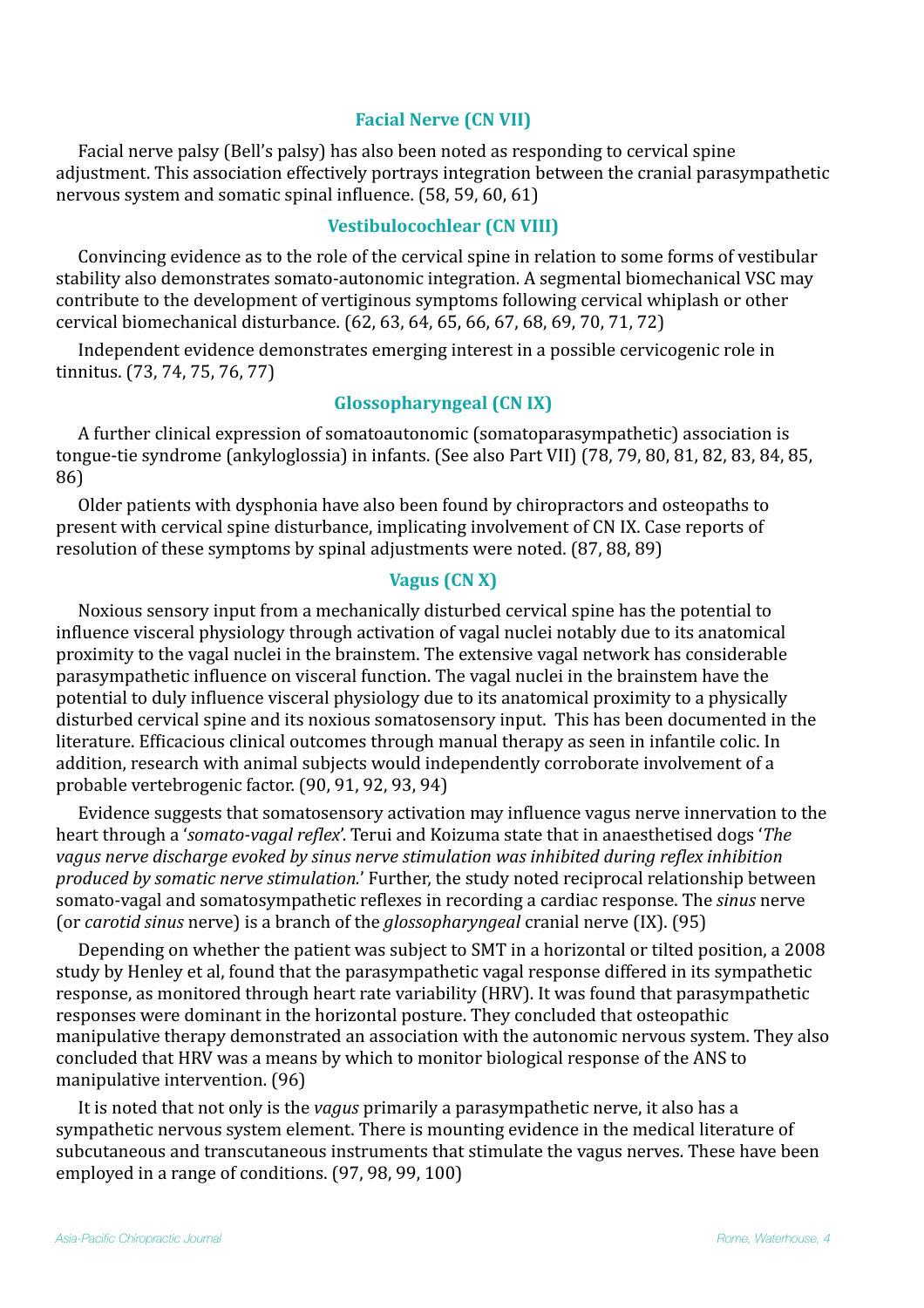# *Different Effects of Left and Right Vagus*

New research on the use of *vagus* nerve stimulation to address postural orthostatic tachycardia syndrome (POTS), and other forms of dysautonomia was presented by Dr Dietrich from *Vanderbilt University's Autonomic Dysfunction Centre*. In a video of his address, he noted differences in innervations between the left and right vagus  $(101, 4:48$  through to 6:30). He stated that the right vagus carries  $80\%$  of its efferent fibres to the heart, while the left vagus carries  $80\%$ of its efferents to the brain. He also discussed vagal innervation of a specific part of the ear (101, 10:58).

An earlier study concluded that '*Patients with orthostatic vasovagal reactions have impaired vagal baroreflex responses to arterial pressure changes below resting levels but normal initial responses to upright tilt. Subtle vasovagal physiology begins before overt presyncope. The final trigger of human orthostatic vasovagal reactions appears to be the abrupt disappearance of muscle sympathetic nerve activity.'* (102)

### **Spinal Accessory (CN XI)**

The spinal accessory nerve has a cranial and a spinal root with a purely somatic function. The cranial root shares its origin with the nucleus ambiguous, and partly with the dorsal nucleus of the vagus nerve. It is primarily a somatic motor nerve and originates in the cervical portion of the spinal cord. It mainly supplies the sternocleidomastoid, trapezius, and laryngeal muscles.

When Waddell found these muscles to be weak, he addressed them by correcting dysfunction of the cervical spine through manipulation. One of his patient's impaired singing voice was monitored, and recovered following this chiropractic care. Hülse and Wood both attributed a functional deficit of the cervical spine in similar cases which were positively resolved. (103, 104, 105, 106)

# **Hypoglossal Nerve (CN XII)**

Clinical evidence exists indicating that the cervical spine and the *hypoglossal* nerve have been implicated as factors associated with breast feeding and swallowing difficulties. These symptoms are also recorded as having responded to cervical spine manipulation, in order to normalise the cervical dysfunction and its neural influence. (14,107, 108, 109, 110)

#### **Cranial Nerves 0 or XIII, and XIV**

In researching this paper, it was interesting to discover reference to a designated Cranial nerve 0, also called the *terminal* nerve or *nervus terminalis*. It has also been named as Cranial nerve XIII. It has its origin in the lamina terminalis at the cribriform plate of the ethmoid bone (as does the *olfactory* nerve, CN I). It was initially found in animals and thought to be associated with the detection of pheromones. However, Sonne and Lopez-Ojeda state that it has been identified in humans for over a century, but remains unrecognised in much of the medical literature. It appears to be associated with gonadotropin releasing hormones and other functions. (111, 112, 113)

The authors note the identification of a Cranial nerve XIV. According to Bordoni and Zanier, it is referred to as *nervus intermedius* and lies between cranial nerves VII and VIII. They also emphasised the importance of nerve variables to surgeons, chiropractors, osteopaths, and other manual therapists.  $(114)$ 

As case reports continue to mount,  $(115)$  it is suggested that due to the anatomical level of their origin most cranial nerves as well as their proximity to the cervical spine, when manipulative care is indicated, a need for segmental specificity is critical.

As a further possible anatomical integration with the cervical spine, Menétrey and Basbaum suggested that the nucleus of the *tractus solitaries* may act as a relay for somatic and visceral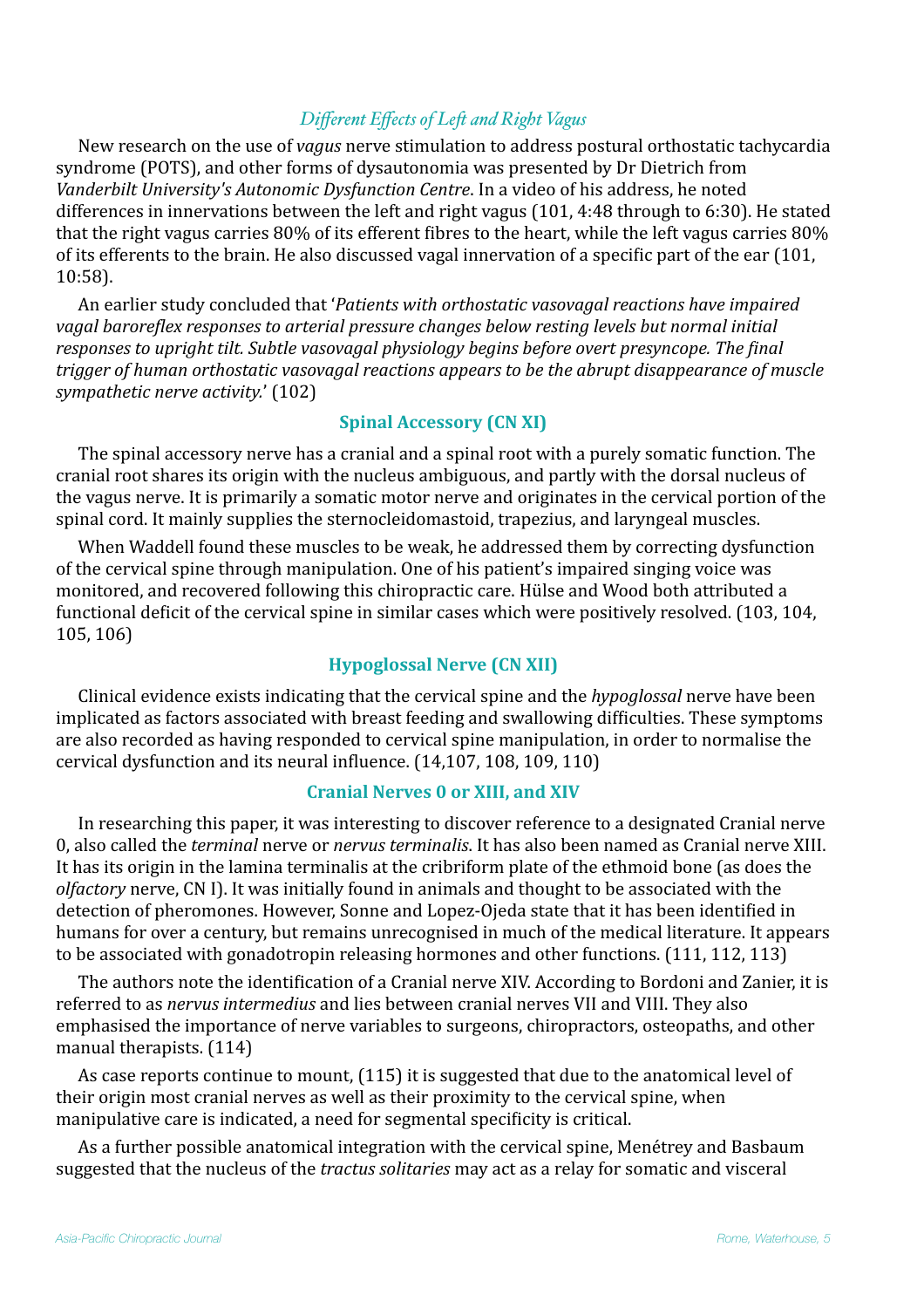afferents through cranial nerves, *Trigeminal* (V), *Glossopharyngeal* (IX), *Vagus* (X), and *Spinal Accessory* (XI). That research was conducted on rat specimens and as such, the role of the cervical spine would appear to be central, but also necessitates the avoidance of sensory irritation originating from the cervical spine.  $(116)$ 

#### **Conclusion**

The integration of the cervical spine with the parasympathetic cranial nerves provides an opportunity to influence a range of pathophysiological conditions.



**John D Waterhouse** DC, FACC Private practice, Melbourne

*Cite:* Rome P. Waterhouse JD. Neurodynamics of vertebrogenic somatosensory activation and Autonomic Reflexes - a review: Part 8 The Cranial Nerves and the Cervical Spine. Asia-Pacific Chiropr J. 2021;1.4. URL [apcj.net/papers-issue-2-4/](http://apcj.net/papers-issue-2-4/#RomeWaterhousePart8CranialNerves) [#RomeWaterhousePart8CranialNerves](http://apcj.net/papers-issue-2-4/#RomeWaterhousePart8CranialNerves)

#### **References**

- 1. Lewit K. Manipulative therapy in rehabilitation of the locomotor system.  $3<sup>rd</sup>$  ed. Oxford. Butterworth Heinemann.1999:268.
- 2. Cauwenbergs P. Vertebral subluxation and the anatomic relationships of the autonomic nervous system Parasympathetic cranial nuclei and their peripheral distribution. In: Gatterman MI. Foundations of Chiropractic. 2nd ed. St Louis, Elsevier Mosby. 2005;324-329.
- 3. Leach RA. Somatoautonomic dysfunction somatoautonomic imbalance. In: The chiropractic theories. 3rd ed. Baltimore. Williams & Wilkins. 1994:108-19.
- 4. Herrick CJ. An introduction to neurology. Philadelphia: WB Saunders Co; 1915;223. [Brain Architecture Management Systems. University of Southern California .https://bams2.bams1.org/thesaurus/list/by\_ref/herrick-cj-1915/]
- 5. Glasgow EF, Twomey LT, Scull ER, Kleynhans AM, Idczak RM. Aspects of manipulative therapy. Edinburgh; Churchill Livingstone, 1985;75-76
- 6. Eriksen K. Upper cervical subluxation complex. A review of the chiropractic and medical literature. Philadelphia: Lippincott Williams & Wilkins;2004
- 7. Menétrey D, Basbaum AL. Spinal and trigeminal projections to the solitary tract: a possible substrate for somatovisceral and viscerosomatic reflex activation. J Comp Neurol. 1987;1255(3):439-450.
- 8. Ziegler E. [Connections between changes of the cervical spine and diseases in the cranial region; chiropractic therapy]. Munch Med Wochenschr. 1954 Aug 27;96(35):977-9. [Article in German]
- 9. Rosomoff HL. Occult respiratory and autonomic dysfunction in craniovertebral anomalies and upper cervical spinal disease. Spine 1986;11(4):345-7.
- 10. Zhang N, Xiaohua H. Understanding the extraocular muscles and oculomotor, trochlear, and abducens nerves through stimulation in physical examination training: an innovative approach. J Chiropr Educ. 2010;24(2):153-8.
- 11. Jean A. [The nucleau tractus solitaries: neuroanatomic, neurochemical and functional aspects.] Arch Int Physiol Biochem Biophys. 1991;99(5):A3-52. (French) (Abstract)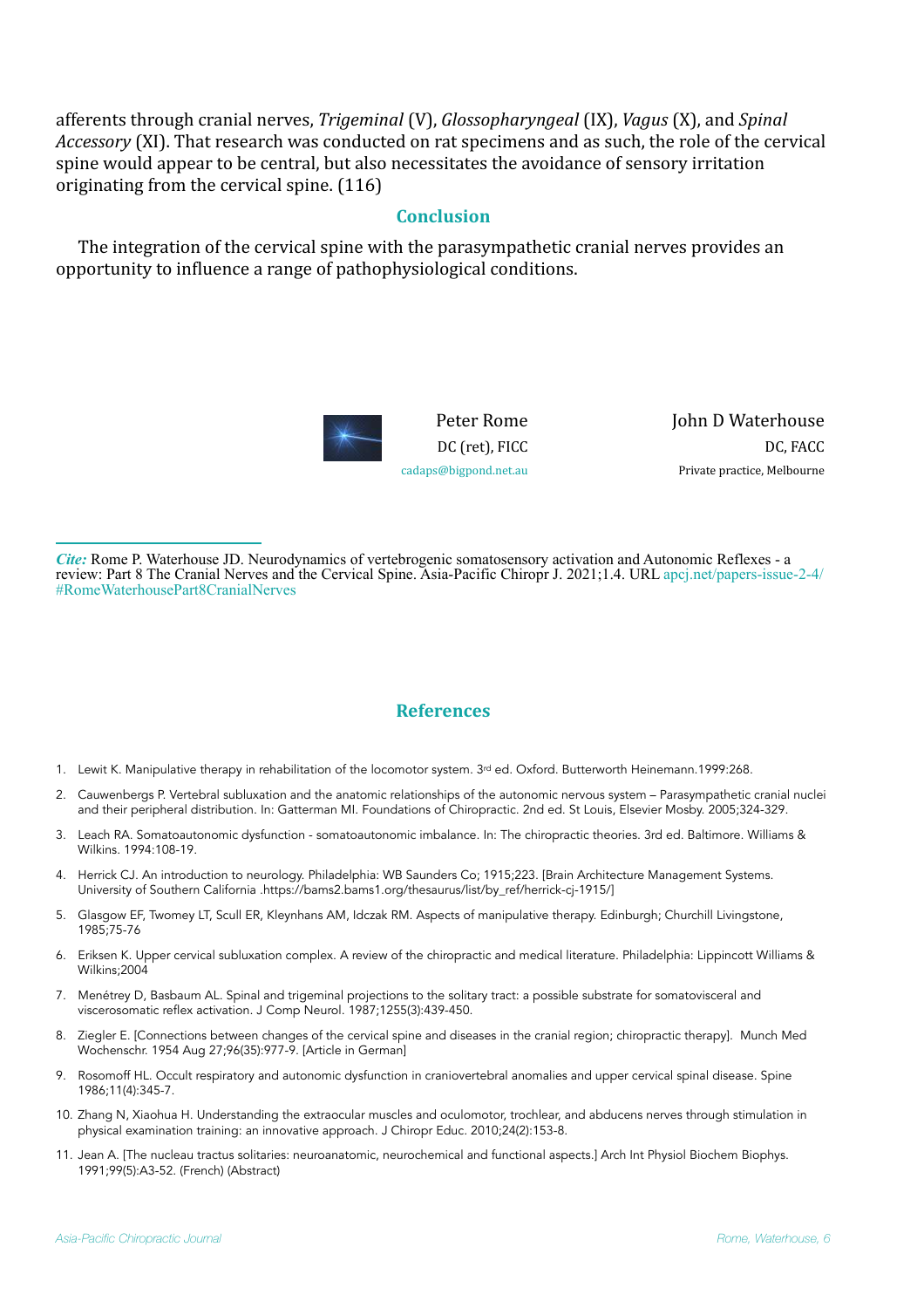- 12. Zhang CJ, Wang Y, Lu WQ, et al. [Study on cervical visual disturbance and its manipulative treatment.] J Trad Chinese Med 1984;4(3):205-210 (Title only)
- 13. Svatko LG, Ivanichev GA, Sobol IL. [Manual therapy of various forms of auditory function disorders caused by pathology of the cervical spine. Vestnik Otorinolaringologii 1987(2):28-31
- 14. Jackson R. The cervical syndrome. 3rd edn. Springfield. Charles C Thomas.1966;141-142,162, 284
- 15. Vaňásková E, Hep A, Vižď a J, Tosnerová V. Swallowing disorders related to vertebrogenic dysfunction. Ceska a Slovenska Neurologie a Neurochirurgie 2007;70(6):692-696. In: Brzozowski T (Ed.). New advances in the basic and clinical gastroenterology., ISBN: [978-953-51- 0521-3; 2012. Rijeka, Croatia; In: Tech. 2012 p175-184 http://www.intechopen.com/books/new-advances-in-the-basic-and](http://www.intechopen.com/books/new-advances-in-the-basic-and-clinicalgastroenterology/swallowing-disorders-related-to-vertebrogenic-dysfunctions)[clinicalgastroenterology/swallowing-disorders-related-to-vertebrogenic-dysfunctions.](http://www.intechopen.com/books/new-advances-in-the-basic-and-clinicalgastroenterology/swallowing-disorders-related-to-vertebrogenic-dysfunctions)
- 16. Vaňásková E, Hep A, Lewit V, et al. Cervical dysfunction with disturbed oesophageal motility scintigraphic assessment. J Orthop Med. 2001;23(1):9-11. (Abstract)
- 17. Zuo J, Han J, Qiu S, et al. Neural reflex pathway between cervical spinal and sympathetic ganglia in rabbits: implication for pathogenesis of cervical vertigo. [Spine J.](http://www.ncbi.nlm.nih.gov/pubmed?term=2013%255Bpdat%255D+AND+zuo%255Bauthor%255D+AND+Neural+reflex+pathway+between+cervical+spinal+and+sympathetic+&TransSchema=title&cmd=detailssearch) 2013 Nov 28. pii: S1529-9430(13)01871-8. DOI 10.1016/j.spinee.2013.11.031
- 18. Foreman SM, Croft AC. Whiplash injuries The cervical acceleration/deceleration syndrome. 3rd edn/Philadelphia. Lippincott Williams & Wilkins.2002;25-26,447-448,548-553.
- 19. Maigne R. Posterior cervical "syndrome" of Barré and Liéou and subjective syndrome of head and trauma. In: Orthopaedic Medicine. A new approach to vertebral manipulation. Springfield. Charles C Thomas Publisher. 1972, Chapter 18,192-206.
- 20. Rieke CC. Symptoms of imbalance associated with cervical spinal pathology. Thesis. Washington University School of Medicine. May 15, 2009:12-13. https://vdocuments.site/symptoms-of-imbalance-associated-with-cervical-spine-pathology-2017-02-14-lesions.html
- 21. Pilling P. Alzheimer's disease, olfactory dysfunction, and chiropractic care; a case report. Abstract of ACC Conference Proceedings.: Poster presentations [2011 Association of Chiropractic Colleges Education Conference XVIII and Research Agenda Conference XVI] J Chiropr Educ 2011;25(1):106-120.
- 22. Carney CL, MacCarthy M, Girdis C.Resolution of post-traumatic anosmia following Network Spinal Analysis care: a case report. Annals Vertebral Sublux Res 2017;Feb:8-14
- 23. Blöm G. Resolution of anosmia and ageusia following knee chest upper cervical specific chiropractic care: a case report. J Upper Cerv Chiropr Res 2014;1:14-16
- 24. Filosa DA. A remission of anosmia and ageusia following chiropractic adjustments. Res Forum 1988;4(2):43-45
- 25. Frasnelli J, Schuster B, Hummel T. Olfactory dysfunction affects thresholds to trigeminal chemosensory sensations. Neurosci Lett 2010;468(3):259-263.
- 26. Villablanca P, Curran J, Arnold A, Lufkin R. Orbit and optic nerve. Top Magn Reson Imaging 1996;8(2):87-110
- 27. Rea P. Optic nerve. In: Clinical anatomy of the cranial nerves. Cambridge: Academic Press: 2014:7-26. [https://doi.org/10.1016/](https://doi.org/10.1016/C2013-0-19192-1) [C2013-0-19192-1](https://doi.org/10.1016/C2013-0-19192-1)
- 28. Gorman RF. The treatment of presumptive optic nerve ischemia by spinal manipulation. J Manipulative Physiol Ther. 1995;18(3):172-7.
- 29. Gorman RF. The treatment of visual perception by spinal manipulation: a prospective, peer reviewed, study of twelve consecutive patients. Poster presentation at the 24th Annual Congress of ther Australian Colleg of Ophthmalologists. 1992.
- 30. Hülse M. [The differentiation between the reflex cervical nystagmus and the vascular cervical nystagmus. (author's transl)] HNO 1982;30(5):192-197. (German) (English abstract)
- 31. Moser M, Simon H. [Nystagmus as an objective assessment of the cervical spine syndrome and its treatment. HNO 1977;25(8):265-268.
- 32. Reker U. [Function of proprioceptors of the cervical spine in the cervico-ocular reflex.] HNO 1985;33(9):426-429.
- 33. Cade A. Chiropractic intervention and control of eye movement in children with attention deficit hyperactivity disorder:a pilot study. Masters Dissertation. Auckland University of Technology. 2017
- 34. Bartsch T, Goadsby PJ. The trigeminocervical complex and migraine current concepts and synthesis. Curr Pain Headache Rep. 2003;7(5):371-6
- 35. Bartsch T, GoadsbyPJ. Anatomy and physiology of pain referral patterns in primary and cervicogenic headache disorders. Headache Currents. 2005;2(2):42-48
- 36. Antonaci F, Ghirmai S, Bono G, Sandrini G, Nappi G. Cervicogenic headache: evaluation of the original diagnostic criteria. Cephalalgia. 2001;21(5):573-83.
- 37. Lambu G, Matharu MS. Trigeminal autonomic cephalalgias: a review of recent diagnostic, therapeutic and pathophysiological developments. Annals Indian Acad Neurol. 2012;15(Wuppl 1):S51-S61,
- 38. Nardone R, Ausserer H, Bratti A, et al. Trigemino-cervical reflex abnormalities in patients with migraine and cluster headache. Headache 2008;48(4):578-585. DOI 10.1111/j.1526-4610.2008.00529.x.
- 39. Rodine RJ, Acker P. Trigeminal neuralgia and chiropractic care. A case report. J Canad Chiropr Accos. 2010;54(3):177-186
- 40. Schaller B. Trigeminocardiac reflex. A clinical phenomenon or a new physiological entity? J Neurol. 2004;251(6):658-665.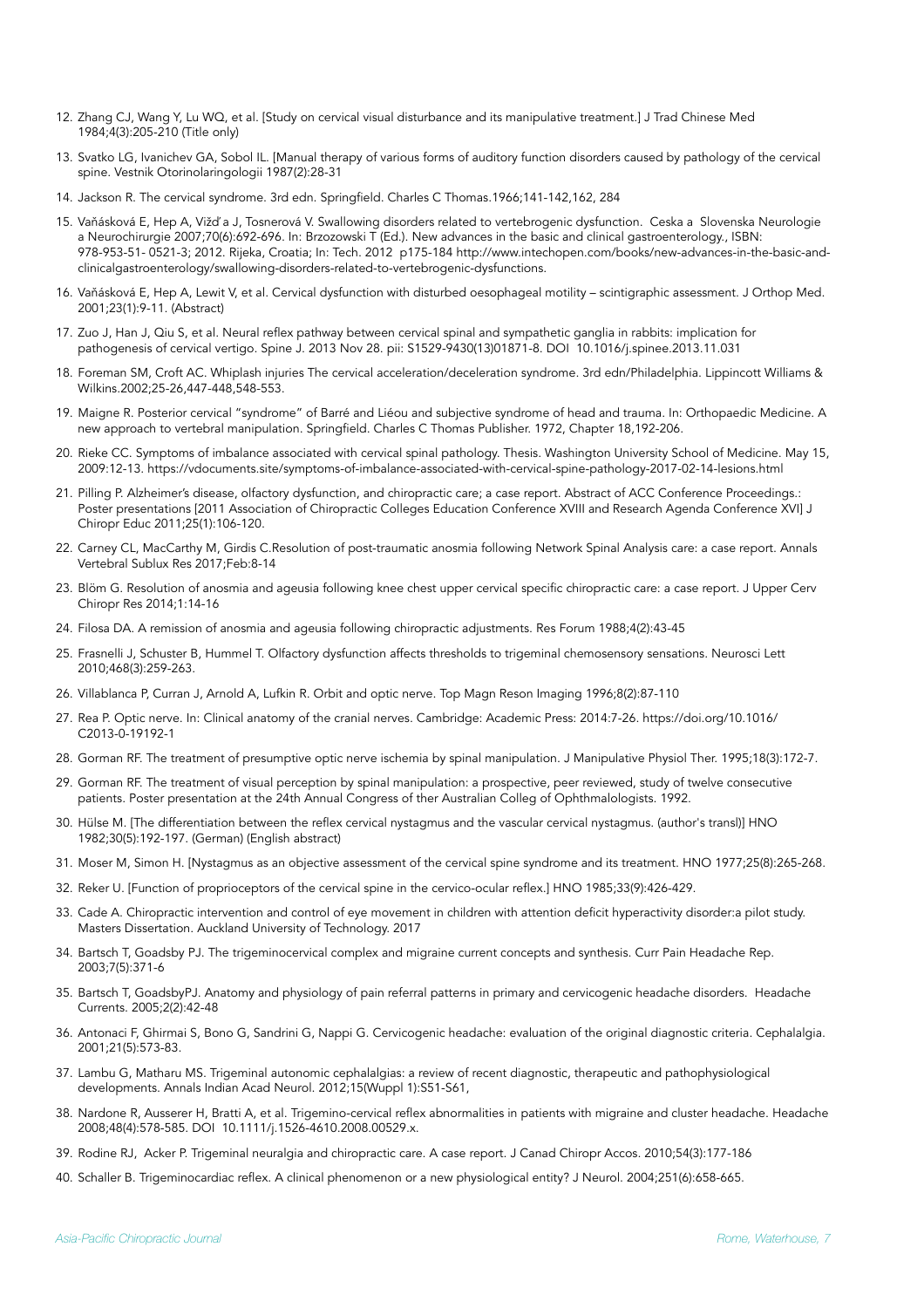- 41. Sjaastad O. The headache of challenge in our time: cervicogenic headache. Funct Neurol 1990;5(2):155-158.
- 42. Vernon H. Spinal manipulation and headaches of cervical origin. J Manipulative Physiol Ther 1989;12(6):455-466
- 43. Zielinski E, Acanfora M. Resolution of trigeminal neuralgia following subluxation based chiropractic care: a case study and review of the literature. Ann Vert Sublux Res 2013;3:33-45.
- 44. La Touche R, Paris-Alemany A, Mannheimer JS, et al. Does mobilisation of the upper cervical spine affect pain sensitivity and autonomic nervous system function in patients with cervicocraniofacial pain? A randomised-controlled trial. Clin J Pain. 2013;29(3):205-215.
- 45. Armijo Olivio S, Magee DJ, Parfitt M, Major P, Thie NM. The association between the cervical spine, the stomatognathic system, and craniofacial pain: a critical review. J Orofac Pain. 2006;20(4):271-287.
- 46. Giblin K, Mewmarh JL, Brenner GJ, Wainger BJ. Headache plus: trigeminal and autonomic features in a case of cervicogenic headache responsive to third occipital nerve radiofrequency ablation. Pain Med. 2014;15(3):473-478. DOI 10.1111/pme.12334.
- 47. Pettman E. Trigeminal sympatoms of cervical origin. http://erlpettman.com/erls-pearls/trigeminal-symptoms-of-cervical-origin/. 2008.
- 48. Eriksen K, (5) pps 327-333
- 49. Liu SJ, Shen ZX, Cao GL. Manipulative treatment of 12 cases of cervical spondylosis with trigeminal neuralgia. J Trad Chinese Med, 1982;2:115-118 (Cited by Eriksen)
- 50. Bartsch T. Migraine and the neck: new insights from basic data. Curr Pain Headache Rep. 2005;9(3):191-196
- 51. Ailani J. A practical approach to autonomic-dysfunction in patients with headache. Curr Neurol Neurosci. 2016;16(5):41. DOI 10.1007/ s11910-016-0641-x
- 52. May A. Diagnosis and clinical feartures of trigeminao-autonomic headaches. Headache. 2013;53(9):1470-1478.
- 53. Vernon H, Sun K, Zhang Y, Yu X-M, Sessie BJ. Central sensitization induced in trigeminal and upper cervical dorsal horn neurons by noxious stimulation of deep cervical paraspinal tissues in rats with minimal surgical trauma. J Manipulative Physiol Ther 2009;32(7):506-514
- 54. La Touche R, Fernández-de-Las-Peñas, Fernández-Carnero J, et al. Bilateral mechanical pain sensitivity over the trigeminal region in patients with chronic mechanical neck pain. J Pain. 2010;11(3):256-63.
- 55. Montétrey D, Basbaum AI. Spinal and trigeminal projections to the nucleus of the solitary tract: a possible substrate for somatovisceral and viscerovisceral reflex activation. J Comp Neurol 1987;255(3):439-450.
- 56. Tamura T. Cranial symptoms after cervical injury. Aetiology and treatment of the Barré-Liéou syndrome. J Bone Joint Surg. 1989;71- B(2):283-7.
- 57. Steilen D, Hauser R, Woldin B, Sawyer S. Chronic neck pain: making the connection between capsular ligament laxity and cervical stability. Open Orthop J. 2014;8:326-345.
- 58. Cotton BA. Chiropractic care of a 47-year-old woman with chronic Bell's palsy: a case study. J Chiropr Med 2011;10(4):288-293
- 59. Alcantara J, Plaugher G, van Wyngarden DL. Chiropractic care of a patient with vertebral subluxation and Bell's palsy. J Manipulative Physiol Ther 2003;26(4):253.
- 60. Boneva D, Kessinger R. Bell's palsy and the upper cervical spine. Chiropr Res J 1999;6(2):47-56
- 61. Gordon S. Chiropractic management of a combined neonatal brachial plexus and facial nerve palsy. J Clin Chiropr Pediatr 2011;12(1):879-882.
- 62. Magnusson M, Malmström EM. The conundrum of cervicogenic dizziness. Handb Clin Neurol. 2016;137:365=369. DOI 10.1016/ B978-0-444-63437-5.00026-1.
- 63. Lane D. Chiropractic for the treatment of vestibular disorders. Vestibular Disorders Assoc. https://vestibular.org/sites/default/files/ page\_files/Documents/Chiropractic.pdf
- 64. Macefield VG, Hammam E, Bolton P. Vestibulo-sympathetic interactions revealed by electrical stimulation studies in humans. Auton Neurosci 2015;192:42. DOI <https://doi.org/10.1016/j.autneu.2015.07.385>
- 65. Brunarski DJ. Autonomic nervous system disturbances of cervical origin including disorders of equilibrium. In: Vernon H. ed. Upper Cervical Syndrome: Chiropractic Diagnosis and Treatment. Williams & Wilkins, Baltimore. 1988.
- 66. Ndetan H, Hawk C, Sekhon VK, Chiusano M. The role of chiropractic care in the treatment of dizziness or balance disorders: analysis of National Health Interview Survey data. J Evidence-based Complement Altern Med 2016. [http://www.ncbi.nlm.nih.gov/pubmed/](http://www.ncbi.nlm.nih.gov/pubmed/26362851) [26362851](http://www.ncbi.nlm.nih.gov/pubmed/26362851)
- 67. Holt KR, Noone PL, Short K, Elley CR, Haavik H. Fall risk profile and quality of life status of older chiropractic patients. J Manipulative Physiol Ther. 2011;34(2):787-87.
- 68. Holt KR, Haavik H, Elley CR. The effects of manual therapy on balance and falls: a systemic review. J Manipulative Physiol Ther. 2012;35(3):227-234.
- 69. Hain TC. Cervical vertigo. The American Hearing Research Foundation. http://american-hearing.org/disorders/cervical-vertigo/. Oct 2012.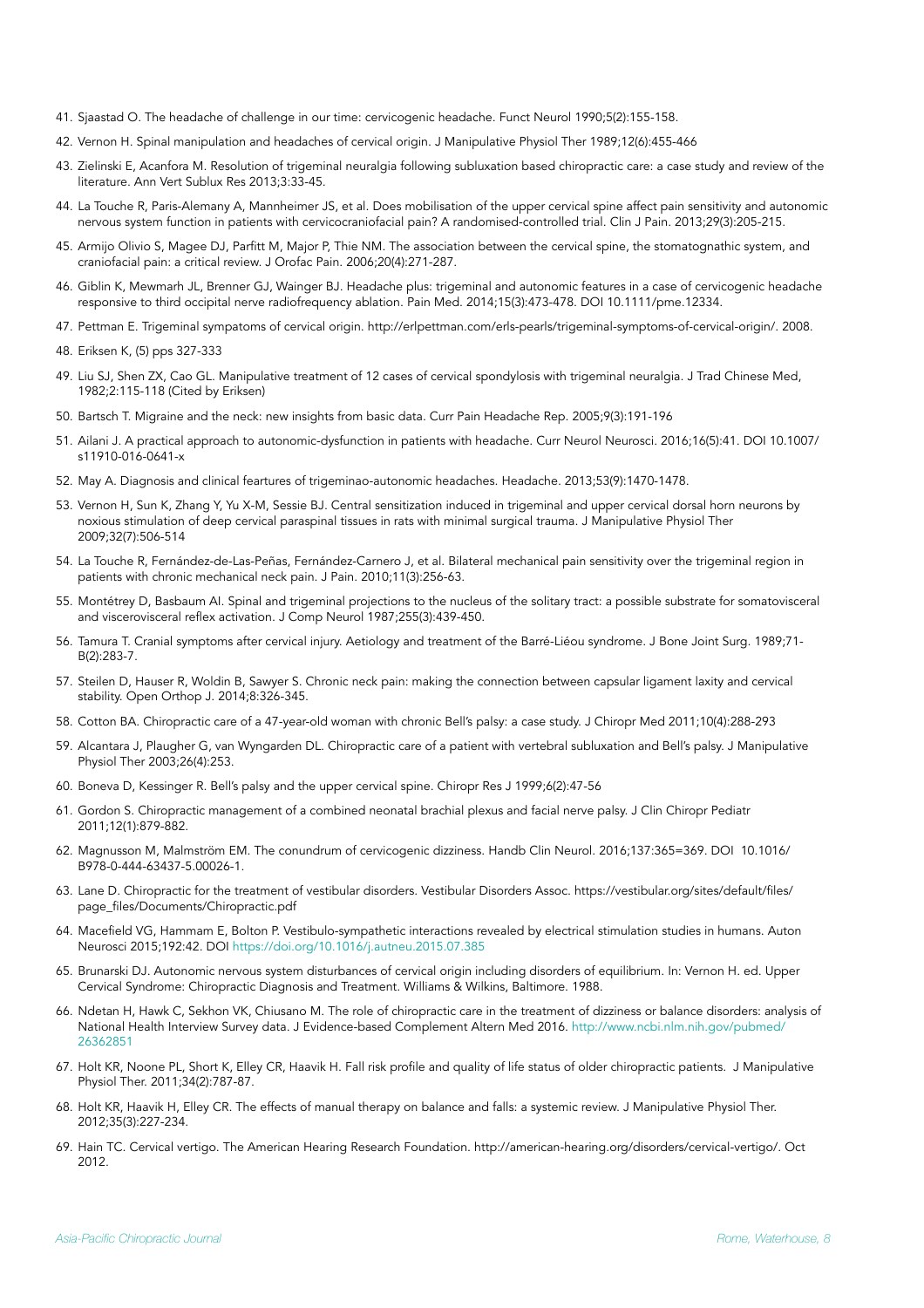- 70. Bolton PS. Hammam E, Kwok K, Macefield VG. Skin sympathetic nerve activity is modulated during slow sinusoidal linear displacements in supine humans.Front Neurosci. 2016; 16;10:39. DOI 10.3389/fnins.2016.00039.
- 71. Griffing C, Choong WY, The W, Busxton AJ, Bolton PS. Head and cervical spine posture in behaving rats: implications for modelling human conditions involving the head and cervical spine. Anat Rec (Hoboken). 2015 Feb;298(2):455-62. DOI 10.1002/ar.23049. Epub 2014 Sep 22.
- 72. L'Heureau-Lebeau B, Godbout A, Berbiche D, Saliba I. Evaluation of paraclinical tests in the diagnosis of cervicogenic dizziness. Otol Neurotol. 2014;35(10:1858-1865
- 73. Michiels S, van der Wal AC, Nieste E, et al. Conservative therapy for the treatment of patients with somatic tinnitus attributed to temporomandibular dysfunction: study protocol of a randomised controlled trial. Trials. 2018;19:554/
- 74. Michiels S, de Hertogh W, Truiien S, van der Hevning P. Physical therapy treatment in patients suffering from cervicogenic somatic tinnitus: study protocol for a randomized controlled trial. Trials. 2014;15:297.
- 75. Michiels S, Sanchez TG, Oron Y, Gilles A. Diagnostic criteria for somatosensory tinnitus: a Delphi process and face-to-face meeting to establish consensus. Trends Hear. 2018;22: 2331216518796403.
- 76. Oostendorp RA, Bakker I, Elvers H, et al. Cervicogenic somatosensory tinnitus: an indication for manual therapy" Part 1: theortical concept. ManTher 2016;23:120-123.
- 77. Yaseen K, Hendrick P, Ismail A, Felemban M, Alshehri MA. The effectiveness of manual therapy in treating cervicogenic dizziness: a systematic review. J Phys Ther Sci 2018;30(1):96-102
- 78. Terrett, AGJ. Neck-tongue syndrome and spinal manipulative therapy. In: H Vernon (Ed.) Upper cervical syndrome: chiropractic diagnosis and treatment. Williams & Wilkins, Baltimore; 1988: 223–229
- 79. Lois, I. The cervicolingual syndrome. Man Med. 1987; 3: 63–66
- 80. Hankey, GJ. Neck-tongue syndrome on sudden neck rotation. Aust N Z J Med. 1988;18(2):181.
- 81. Borody C. Neck-tongue syndrome. J Manipulative Physiol Ther. 2004;27(5):357. e8.
- 82. Buroon M, Pero J. Resolution of glossopharyngeal neuralgia & spastic dystonia following chiropractic care to reduce upper cervical vertebral subluxation: A case study [case report]. J Upper Cervical Chiropr Res. 2014:1:7-13.
- 83. Cassidy JD, Diakow PRP, De Korompay VL, Munkacsi I, Yong-Hing K. Treatment of neck-tongue syndrome by spinal manipulation. Pain Clinic. 1986;1(1):41-46. https://pdfs.semanticscholar.org/3cf6/f72448957512d1548c97701583cd02f233f3.pdf
- 84. Gelfand AA, Johnson H, Lenaerts ME, et al. Neck-tongue syndrome: a systemic review. Cephalalgia. 2018;38(2):374-382
- 85. Lavigne V. A narrative review and case report. Frenotomy procedure in neonate with tongue-tie. J Clin Chiropr Pediatr. 2012;13(2):1025-1031.
- 86. Niethamer L, Myers R. Manual therapy and exercise for a patient with neck-tongue syndrome a case report. J Orthop Sports Phys Ther. 2016;46(3):217-224. DOI 10.2519/jospt.2016.6195. (Designated as C2)
- 87. Buroon M, Pero J. Resolution of glossopharyngeal neuralgia and spastic dystonia following chiropractic care to reduce upper cervical vertebral subluxation: a case study. J Upper Cervical Chiropr Res. 2014;1:7-113.
- 88. Waddell RK. Chiropractic care for a patient with spasmodic dysphonia associated with cervical spine trauma. J Chiropr Med. 2005;4(1):19-24.
- 89. Wood KW. Resolution of spasmodic dysphonia (focal laryngeal dysphonia) via chiropractic manipulative management. J Manipulative Physiological Ther. 1991;15(6):376-378
- 90. Sato A, Sato Y, Schmidt RF. The impact of somatosensory input on autonomic functions. In: Blaustein MP, Grunicke H, Pette D, Schultz G, Schweiger M. (eds). Rev Physiol Biochem Pharmacol. Berlin: Springer;1997;130:170,183,185-6.
- 91. Koizumi K, Sato A. Reflex activity of single sympathetic fibres to skeletal muscle produced by electrical stimulation of somatic and vagodepressor afferent nerves. Arch Ges Physiol 1972;332:283-301.
- 92. Rubin D, Wilson H, Harward R. Improvement in autiostic behaviors following chiropractic care. The application of polyvagal Theory and its relationship in pediatric chiropractic (case report). J Pediatr Matern & Fam Health 2016;3:80-93
- 93. Fludder CJ, Keil BG. Presentation of neonates and infants with spinal vs extremity joint dysfunction. Chiropr J Aust 2018;46(1):79=91.
- 94. Welch, A., Boone, R. Sympathetic and parasympathetic responses to specific diversified adjustments to chiropractic vertebral subluxations of the cervical and thoracic spine. J Chiropr Med. 2008;7:86–93.
- 95. Terui N, Koizuma K. Responses of cardiac vagus and sympathetic nerves to excitation of somatic and visceral nerves. Autonomic Neurosci: Basic & Clinical 984;10(2):73-91.
- 96. [Henley CE,](https://www.ncbi.nlm.nih.gov/pubmed/?term=Henley%2520CE%255BAuthor%255D&cauthor=true&cauthor_uid=18534024) [Ivins D](https://www.ncbi.nlm.nih.gov/pubmed/?term=Ivins%2520D%255BAuthor%255D&cauthor=true&cauthor_uid=18534024), [Mills M](https://www.ncbi.nlm.nih.gov/pubmed/?term=Mills%2520M%255BAuthor%255D&cauthor=true&cauthor_uid=18534024), [Wen FK,](https://www.ncbi.nlm.nih.gov/pubmed/?term=Wen%2520FK%255BAuthor%255D&cauthor=true&cauthor_uid=18534024) [Benjamin BA.](https://www.ncbi.nlm.nih.gov/pubmed/?term=Benjamin%2520BA%255BAuthor%255D&cauthor=true&cauthor_uid=18534024) Osteopathic manipulative treatment and its relationship to autonomic nervous system activity as demonstrated by heart rate variability: a repeated measures study. [Osteopath Med Prim Care.](https://www.ncbi.nlm.nih.gov/pubmed?term=Osteopathic+medicine+and+primary+care%255BJour%255D+AND+2008%255Bpdat%255D+AND+Henley%255Bauthor%255D&cmd=detailssearch) 2008 Jun 5;2:7. DOI 10.1186/1750-4732-2-7.
- 97. Tobaldini E, Toschi-Dias E, de Sousa LA, et al. Cardiac and peripheral autonomic responses to orthostatic stress during transcutaneous vagus nerve stimulation in healthy subjects. J Clin Med. 2019;8;496; DOI 10.3390/jcm8040496.